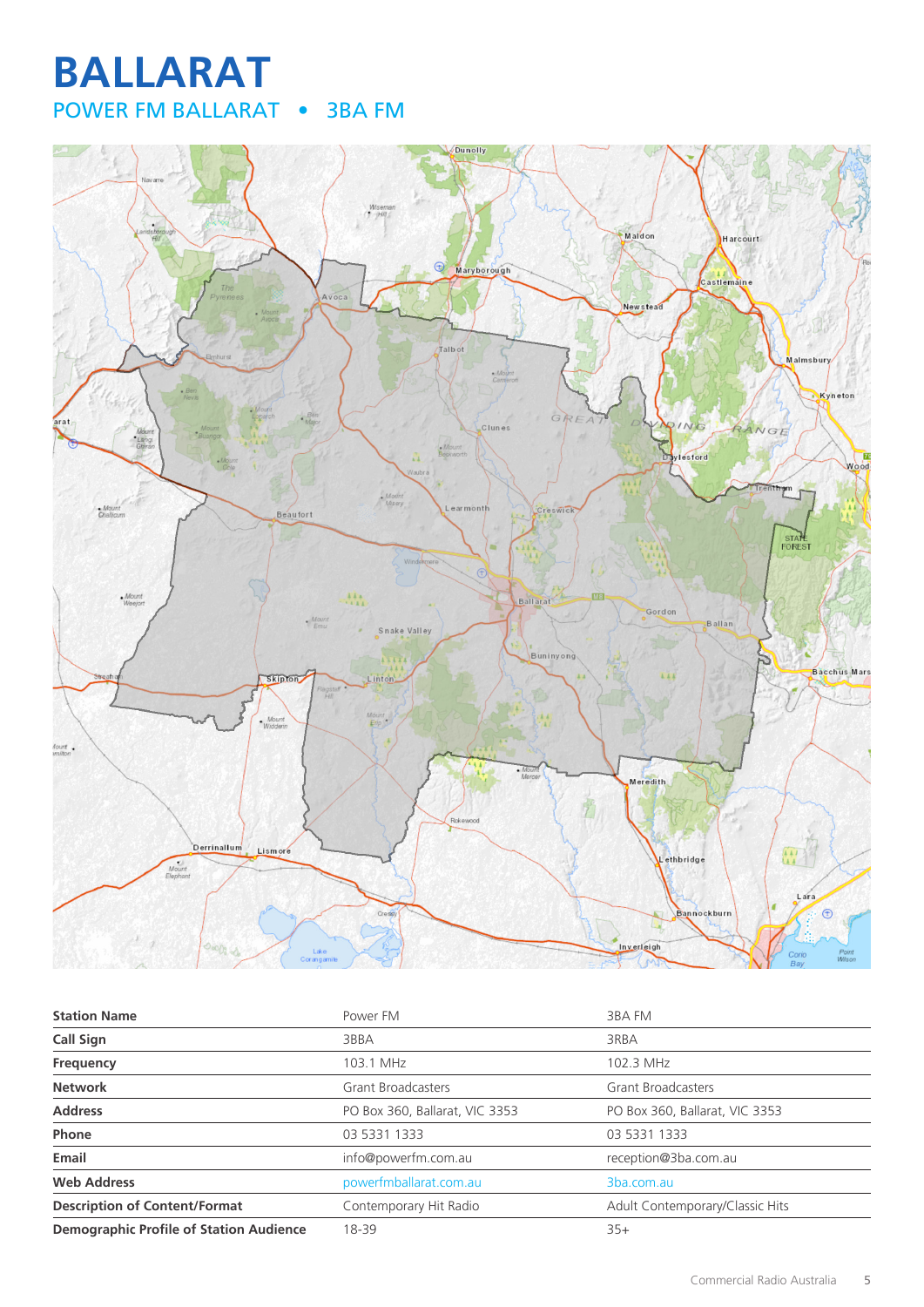Ballarat is Victoria's largest inland city located to the west of Melbourne on the Western, Midland, Glenelg and Sunraysia Highways, making Ballarat a transport hub of Regional Victoria. The city is linked to Melbourne via expressway and fast-rail link, with travel time just over one hour. Ballarat is the focal point for shopping, education, commerce and medical services in Western Victoria.

In comparison to the 2011 census, the population of Ballarat has increased by 6.75% to 147,322. The birthplace for 86% of the population was Oceania including Australian, New Zealander, Indigenous and Islander persons.

Ballarat boasts substantial educational establishments including The University of Ballarat and the Australian Catholic University. Located adjacent to the University of Ballarat is the Greenhill Enterprise Centre, the only Victoria Information Technology Business Incubator outside of Melbourne.

29,560 people (20%) were attending an educational institution in 2016; of these, 42% were either in infants or primary, 32% were attending a secondary educational institution, 20% attending University or another tertiary institution and 6% attending TAFE. 57,182 people (39%) already have a tertiary qualification; of these, 37% have a degree and 63% have a certificate, diploma or another tertiary qualification.

Of the total dwellings (55,472) in Ballarat, 36% of dwellings are owned outright and 35% are mortgaged. Private rental properties represent 22% of total dwellings.

24% of the total households in Ballarat have a household income range between \$21,000 – \$41,999pa; 25% between \$42,000 – \$77,999pa; 11% between \$78,000 – \$103,999pa; and 22% over \$104,000pa.

#### **AGRICULTURE**

Agriculture is an important part of the local economy. Ballarat is a wool-producing district. The farms in the district support over 1 million sheep and lambs.

Ballarat also produces a range of cereal crops and has a strong dairy industry. Over 80 thousand tonnes of wheat for grain and 127 thousand tonnes of cereals for grain were produced. Ballarat's livestock yards are the largest in regional Victoria. They are the focal point for stock sales in the western and central regions of Victoria. There are over 54 thousand beef cattle and nearly 8 thousand dairy cattle.

#### EMPLOYMENT

The majority (53%) of the labour force of 69,369 is employed full time. The main industries of employment are:

- Education and Training/Health Care and Social Assistance;
- Wholesale Trade/Retail Trade/Accommodation and Food Services; and
- Manufacturing/Electricity Gas Water and Waste Services/Construction.

Attractions include: The Sovereign Hill, The Gold Mining Exchange, Eureka Stockade and events such as the Ballarat Begonia Festival.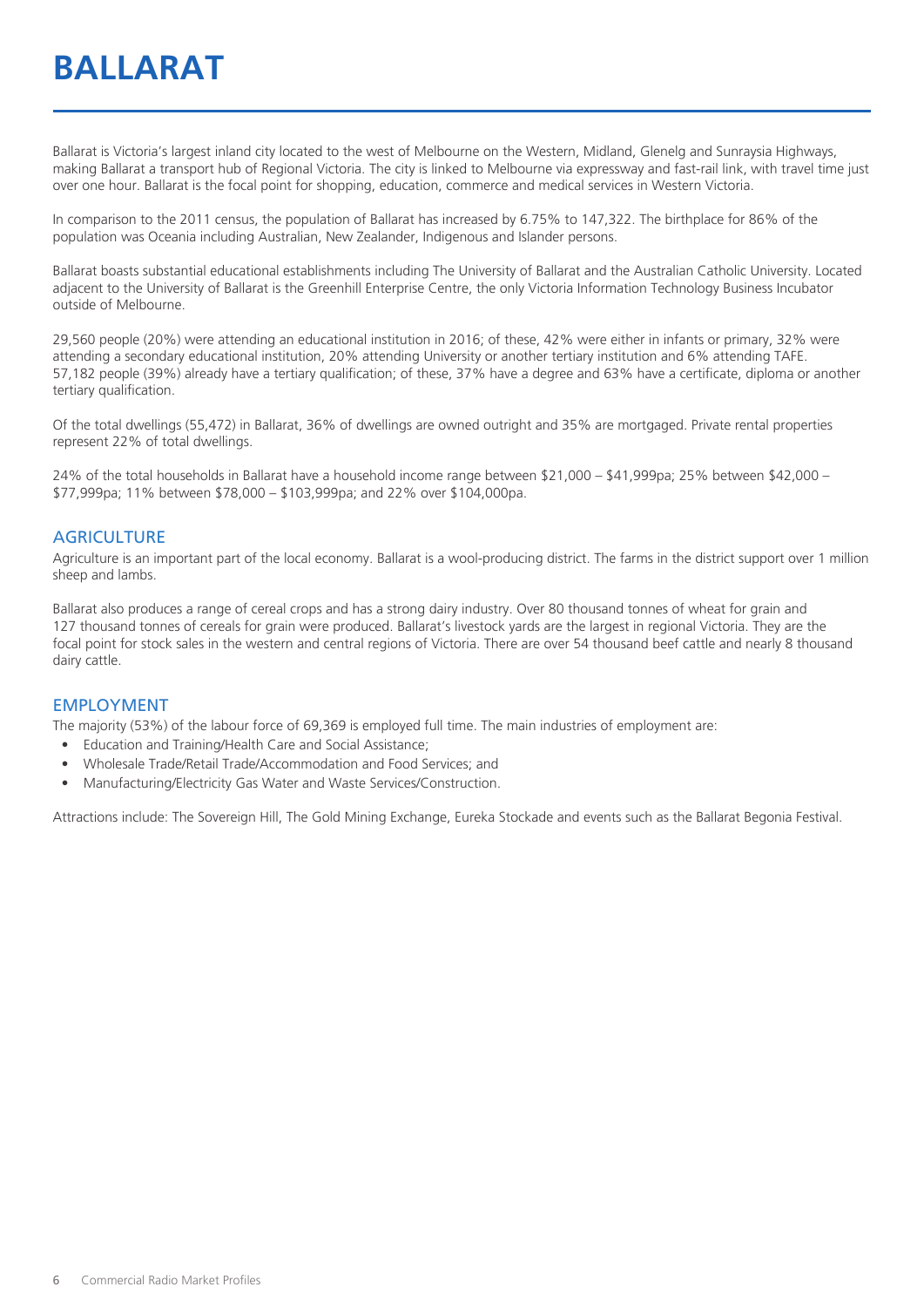# **BALLARAT**

#### AGE COHORTS

| Age                          | Male   | Female | Total   | <b>Market</b><br>population |
|------------------------------|--------|--------|---------|-----------------------------|
| $10 +$ years                 | 62,747 | 65,957 | 128,704 | 87.36%                      |
| 0-9 years                    | 9,586  | 9,032  | 18,618  | 12.64%                      |
| $10-17$ years                | 7,356  | 6,878  | 14,234  | 9.66%                       |
| 18-24 years                  | 6,463  | 6,257  | 12,720  | 8.63%                       |
| 25-39 years                  | 12,364 | 12,963 | 25,327  | 17.19%                      |
| 40-54 years                  | 14,328 | 15,304 | 29,632  | 20.11%                      |
| 55-64 years                  | 9,700  | 10,239 | 19,939  | 13.53%                      |
| 65-74 years                  | 7,997  | 8,099  | 16,096  | 10.93%                      |
| 75+ years                    | 4,539  | 6,217  | 10,756  | 7.3%                        |
| Total 2011 population        | 67,271 | 70,733 | 138,004 |                             |
| <b>Total 2016 population</b> | 72,333 | 74,989 | 147,322 | 100%                        |
| % change 2011-2016           |        |        | 6.75%   |                             |

#### LABOUR FORCE

| <b>Employment classification</b> | Total  | Labour force |
|----------------------------------|--------|--------------|
| Full-time employed               | 36,659 | 52.85%       |
| Part-time employed               | 24.119 | 34.77%       |
| Not stated employed              | 4.019  | 5.79%        |
| Unemployed                       | 4.572  | 6.59%        |
| <b>Total labour force</b>        | 69,369 | 100%         |

#### HOUSEHOLD INCOME

| Income range (pa)       | Total  | Occupied<br>dwellings |
|-------------------------|--------|-----------------------|
| $$0 - $7,749$           | 991    | 1.8%                  |
| $$7,750 - $20,999$      | 3,247  | 5.9%                  |
| $$21,000 - $41,999$     | 13,256 | 24.09%                |
| $$42,000 - $77,999$     | 13,941 | 25.34%                |
| $$78,000 - $103,999$    | 6,264  | 11.38%                |
| $$104,000 - $129,999$   | 4,938  | 8.97%                 |
| $$130,000 - $155,999$   | 2,765  | $5.02\%$              |
| $$160,000 - $181,999$   | 1,470  | 2.67%                 |
| $$182,000 - $207,999$   | 1,044  | 1.9%                  |
| $$208,000+$             | 1,702  | 3.09%                 |
| Not stated              | 5,407  | 9.83%                 |
| <b>Total households</b> | 55,025 | 100%                  |

#### FAMILY STRUCTURE

| <b>Type of family</b>         | <b>Total</b> | <b>Total families</b> |
|-------------------------------|--------------|-----------------------|
| Couple families - Children    | 15,514       | 41.12%                |
| Couple families - No children | 15,388       | 40.79%                |
| Single parents                | 6.416        | 17.01%                |
| Other families                | 408          | 1.08%                 |
| <b>Total families</b>         | 37,726       | 100%                  |

### **OCCUPATION**

| <b>Employment classification</b>                                     | Total  | <b>Occupations</b> |
|----------------------------------------------------------------------|--------|--------------------|
| Managers/Professionals                                               | 21,361 | 33.01%             |
| Technicians & trade workers/<br>Community & personal service workers | 17,368 | 26.84%             |
| Clerical & administrative workers                                    | 7.848  | 12.13%             |
| Sales Workers                                                        | 6,260  | 9.68%              |
| Machinery operators & drivers/Labourers                              | 10,861 | 16.79%             |
| Not stated                                                           | 1,003  | 1.55%              |
| <b>Total</b>                                                         | 64,701 | 100%               |

#### INDUSTRY

| Industry                                                                                                      | Total  | Workforce |
|---------------------------------------------------------------------------------------------------------------|--------|-----------|
| Agriculture, forestry & fishing                                                                               | 2,991  | 4.66%     |
| Mining                                                                                                        | 384    | 0.6%      |
| Manufacturing/Electricity, gas, water &<br>waste services/Construction                                        | 11,484 | 17.88%    |
| Wholesale trade/Retail trade/<br>Accommodation & food services                                                | 12,754 | 19.85%    |
| Transport, postal & warehousing/<br>Information, media & communications                                       | 3,630  | 5.65%     |
| Financial & insurance services/<br>Rental hiring & real estate services/<br>Administration & support services | 3,254  | 5.06%     |
| Professional scientific & technical services                                                                  | 3,289  | 5.12%     |
| Public administration & safety                                                                                | 3,988  | 6.21%     |
| Education & training/Health care &<br>social assistance                                                       | 16,643 | 25.91%    |
| Arts & recreation services                                                                                    | 1,259  | 1.96%     |
| Other services                                                                                                | 2,162  | 3.37%     |
| Not stated                                                                                                    | 2,408  | 3.75%     |
| Total                                                                                                         | 64,246 | 100%      |

#### ANNUAL HOUSEHOLD EXPENDITURE

| <b>Product or service</b>            | $$000's$ (pa) |
|--------------------------------------|---------------|
| Food & non-alcoholic beverages       | 708,919       |
| Alcoholic beverages                  | 94,315        |
| Clothing & footwear                  | 135,241       |
| Household furnishings & equipment    | 156,549       |
| Furniture & floor covering           | 47,362        |
| Household appliances                 | 39,515        |
| Household services & operation       | 119,141       |
| Medical care & health expenses       | 228,031       |
| Motor vehicle purchase               | 158,059       |
| Motor vehicle running costs          | 432,983       |
| Recreation                           | 490,313       |
| Recreational & educational equipment | 119,427       |
| Holidays                             | 221,271       |
| Personal care                        | 86,501        |